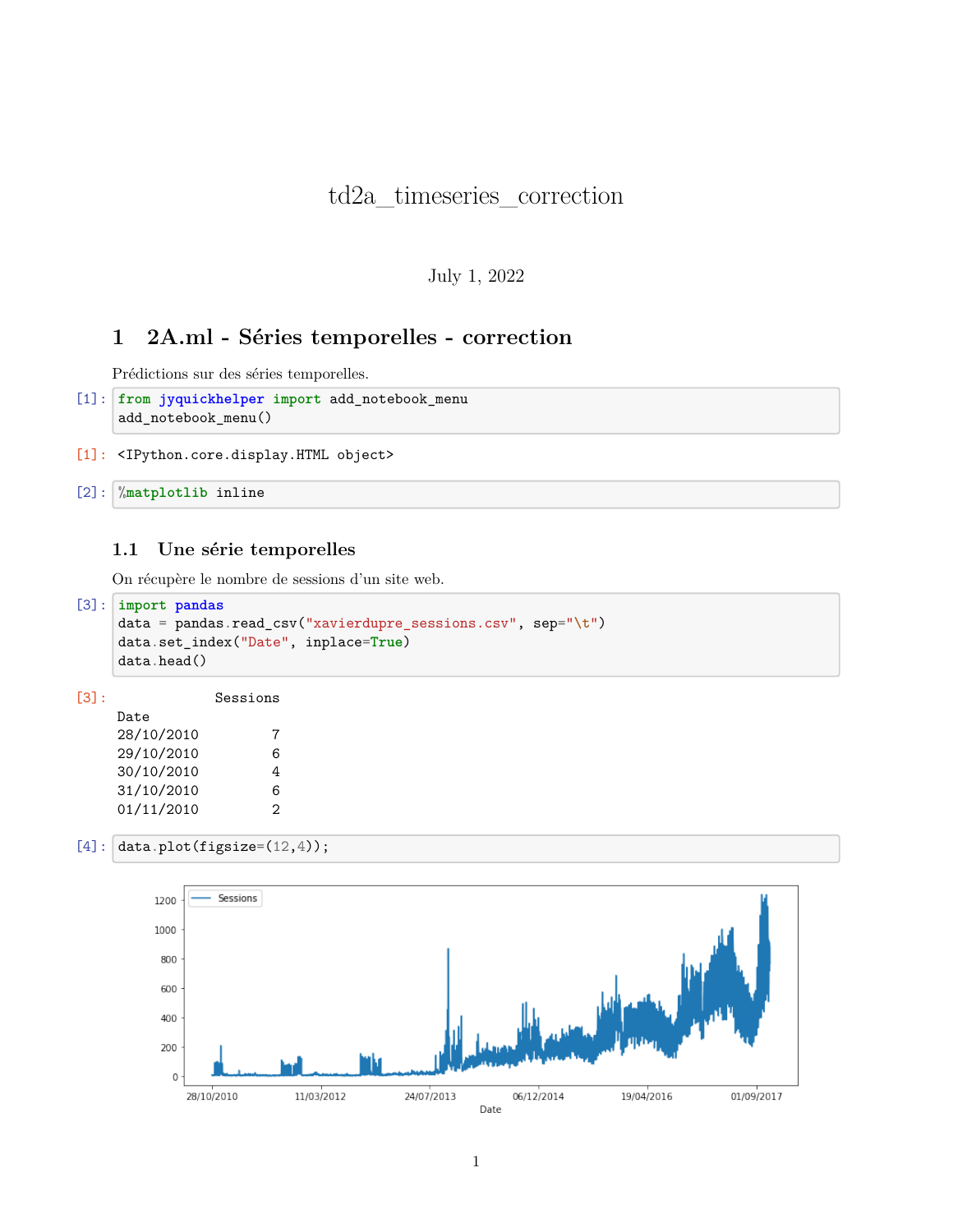

#### **1.2 Trends**

Fonction [detrend](http://www.statsmodels.org/dev/generated/statsmodels.tsa.tsatools.detrend.html#statsmodels.tsa.tsatools.detrend).

```
[6]: from statsmodels.tsa.tsatools import detrend
notrend = detrend(data['Sessions'])
data["notrend"] = notrend
data["trend"] = data['Sessions'] - notrend
data.tail()
```

| F61: |            | Sessions | notrend    | trend      |
|------|------------|----------|------------|------------|
|      | Date       |          |            |            |
|      | 30/10/2017 | 914      | 367.387637 | 546.612363 |
|      | 31/10/2017 | 863      | 316.119822 | 546.880178 |
|      | 01/11/2017 | 717      | 169.852008 | 547.147992 |
|      | 02/11/2017 | 884      | 336.584193 | 547.415807 |
|      | 03/11/2017 | 765      | 217.316379 | 547.683621 |
|      |            |          |            |            |



[7]:  $data.plot(y=["Sessions", "notrend", "trend"], figsize=(14,4));$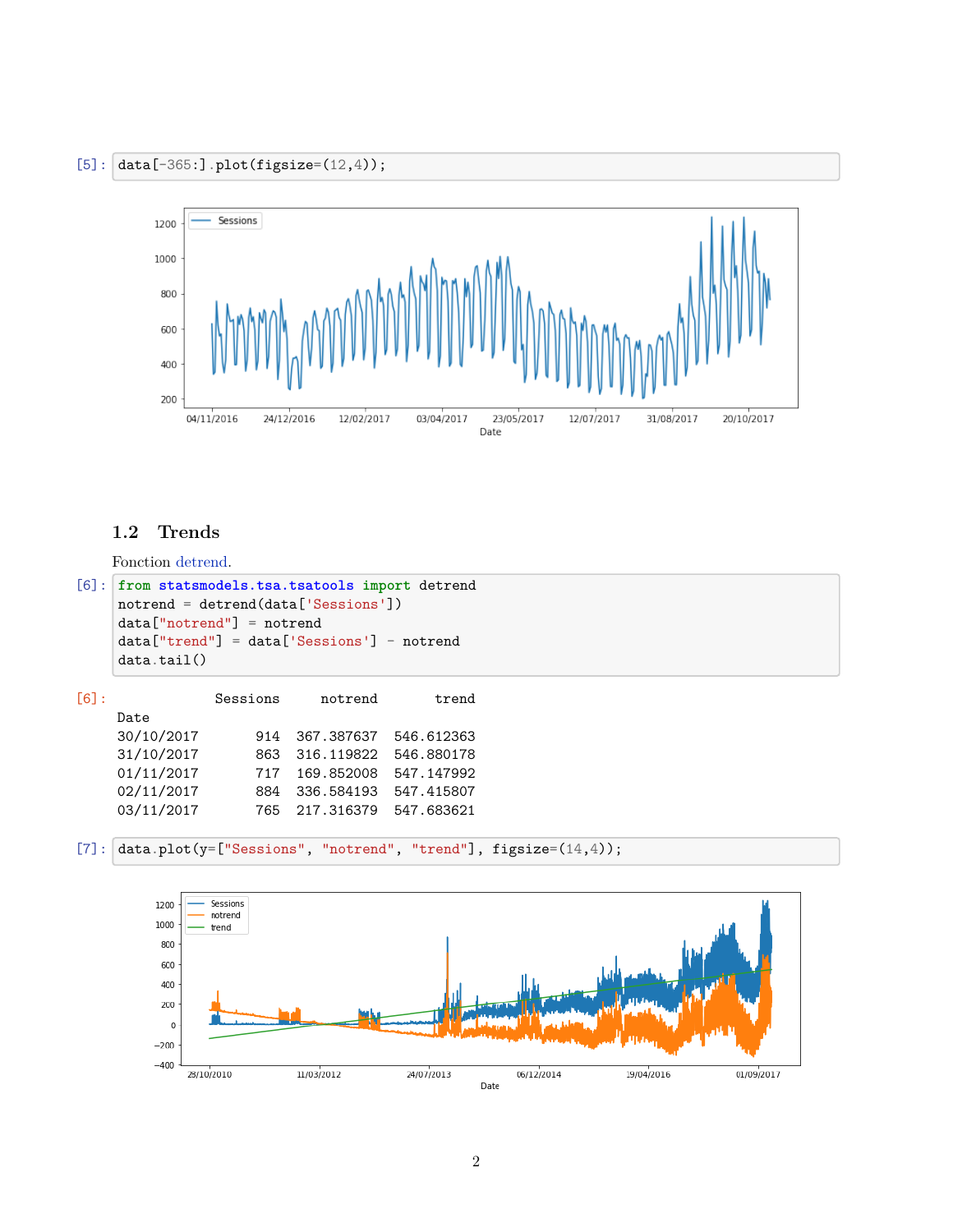On essaye de calculer une tendance en minimisant :  $Y = \alpha + \beta t + \gamma t^2$ .

```
[8]: notrend2 = detrend(data['Sessions'], order=2)
data["notrend2"] = notrend2
data["trend2"] = data["Sessions"] - data["notrend2"]
data.plot(y=["Sessions", "notrend2", "trend2"], figsize=(14,4));
```


On passe au log.

```
[9]: import numpy
data["logSess"] = data["Sessions"].apply(lambda x: numpy.log(x+1))
lognotrend = detrend(data['logSess'])
data["lognotrend"] = lognotrend
data["logtrend"] = data["logSess"] - data["lognotrend"]
data.plot(y=["logSess", "lognotrend", "logtrend"], figsize=(14,4));
```


La série est assez particulière. Elle donne l'impression d'avoir un changement de régime. On extrait la composante saisonnière avec [seasonal\\_decompose](http://www.statsmodels.org/dev/generated/statsmodels.tsa.seasonal.seasonal_decompose.html#statsmodels.tsa.seasonal.seasonal_decompose).

```
[10]: from statsmodels.tsa.seasonal import seasonal_decompose
 res = seasonal_decompose(data["Sessions"].values.ravel(), freq=7, two_sided=False)
 data["season"] = res.seasonal
 data["trendsea"] = res.trend
 data.plot(y=["Sessions", "season", "trendsea"], figsize=(14,4));
```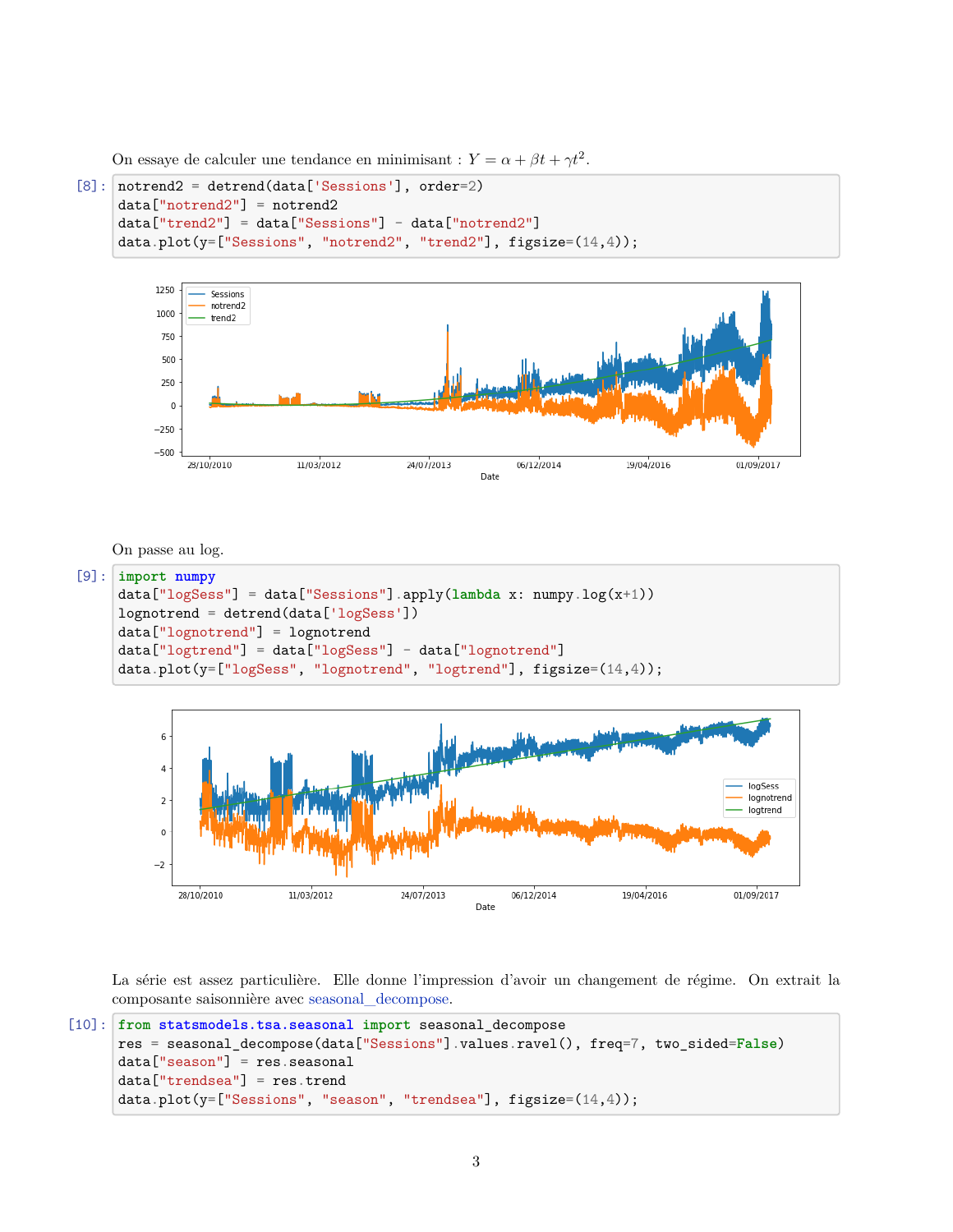<ipython-input-23-986850a44b5e>:2: FutureWarning: the 'freq'' keyword is deprecated, use 'period' instead.

res = seasonal\_decompose(data["Sessions"].values.ravel(), freq=7, two\_sided=False)







 $[12]$ :  $res = seasonal\_decompose(data['Sessions'']$ .values.ravel() + 1, freq=7, two\_sided=**False**, model='multiplicative') data["seasonp"] = res.seasonal data["trendseap"] = res.trend data[-365:].plot(y=["Sessions", "seasonp", "trendseap"], figsize=(14,4));

<ipython-input-25-c64a8f19748f>:1: FutureWarning: the 'freq'' keyword is deprecated, use 'period' instead. res = seasonal\_decompose(data["Sessions"].values.ravel() + 1, freq=7,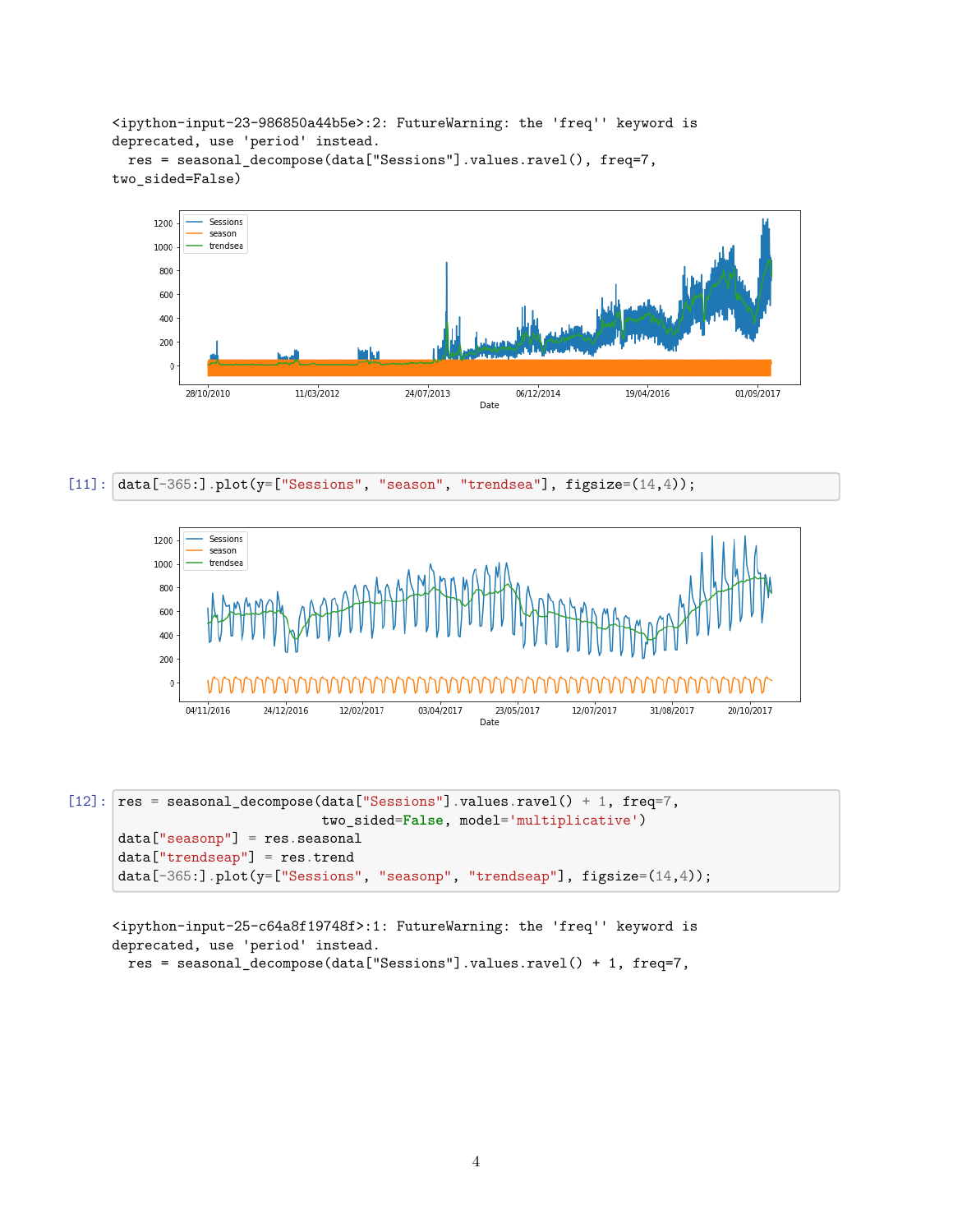

# **1.3 Enlever la saisonnalité sans la connaître**

```
Avec fit seasons.
```

```
[13]: from seasonal import fit_seasons
 cv_seasons, trend = fit_seasons(data["Sessions"])
 print(cv_seasons)
 # data["cs_seasons"] = cv_seasons
 data["trendcs"] = trend
 data[-365:].plot(y=["Sessions", "trendcs", "trendsea"], figsize=(14,4));
```
[ 26.66213008 16.33420353 -86.59519495 -73.57497492 33.23110565 52.87820674 30.87516435]



## **1.4 Autocorrélograme**

On s'inspire de l'exemple : [Autoregressive Moving Average \(ARMA\): Sunspots data.](http://www.statsmodels.org/dev/examples/notebooks/generated/tsa_arma_0.html)

```
[14]: import matplotlib.pyplot as plt
 from statsmodels.graphics.tsaplots import plot_acf, plot_pacf
 fig = plt.figure(figsize=(12,8))ax1 = fig.add\_subplot(211)fig = plot_acf(data["Sessions"], lags=40, ax=ax1)
 ax2 = fig.add\_subplot(212)fig = plot_pacf(data["Sessions"], lags=40, ax=ax2);
```